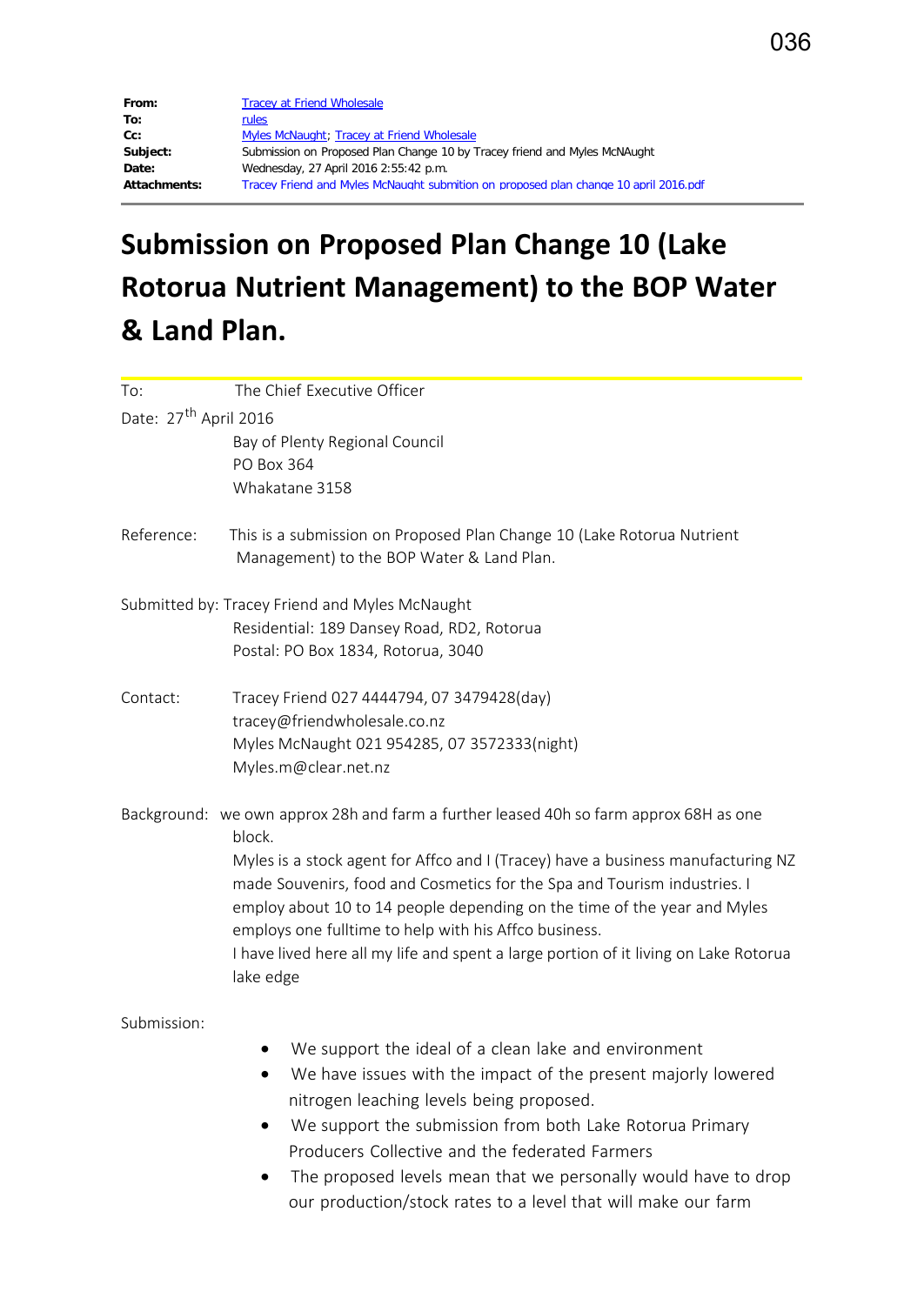uneconomic – we don't expect to make money out of a small block like ours but it will actually be too big a loss to sustain

- · Pasture management at high growth times of the year will be impossible and it has been suggested that we make silage but who will buy it if everyone is in the same boat?
- · The land will start looking very messy with overgrown and seeded grass, as will most land blocks in the area which will not be good for our beautiful town. Not a good look for tourists.
- · The values of the properties will drop significantly and the lowered stock rates will affect the income causing most farmers into severe financial strain

#### **Our main concern is:**

**We feel that the historic benchmarking and the proposed new system rewards the historic polluters......**

- We have significant portions of our land fenced off and retired
- · We have planted water cress in our creeks/wetlands to help absorb nitrogen in waterways
- · We have planted over 10000 native trees with more major plantings planed
- · We manage our stock away from water edged paddocks on wet days

#### **Yet we will still have to drop our present stock rating by over 30%**

Kind regards **Tracey** 

Friend Wholesale Ltd PO Box 1843 : 1077 Eruera Street : ROTORUA Ph: 07 347 9428 : Email: tracey@friendwholesale.co.nz



This e-mail message has been swept for viruses and none was found. Content was not checked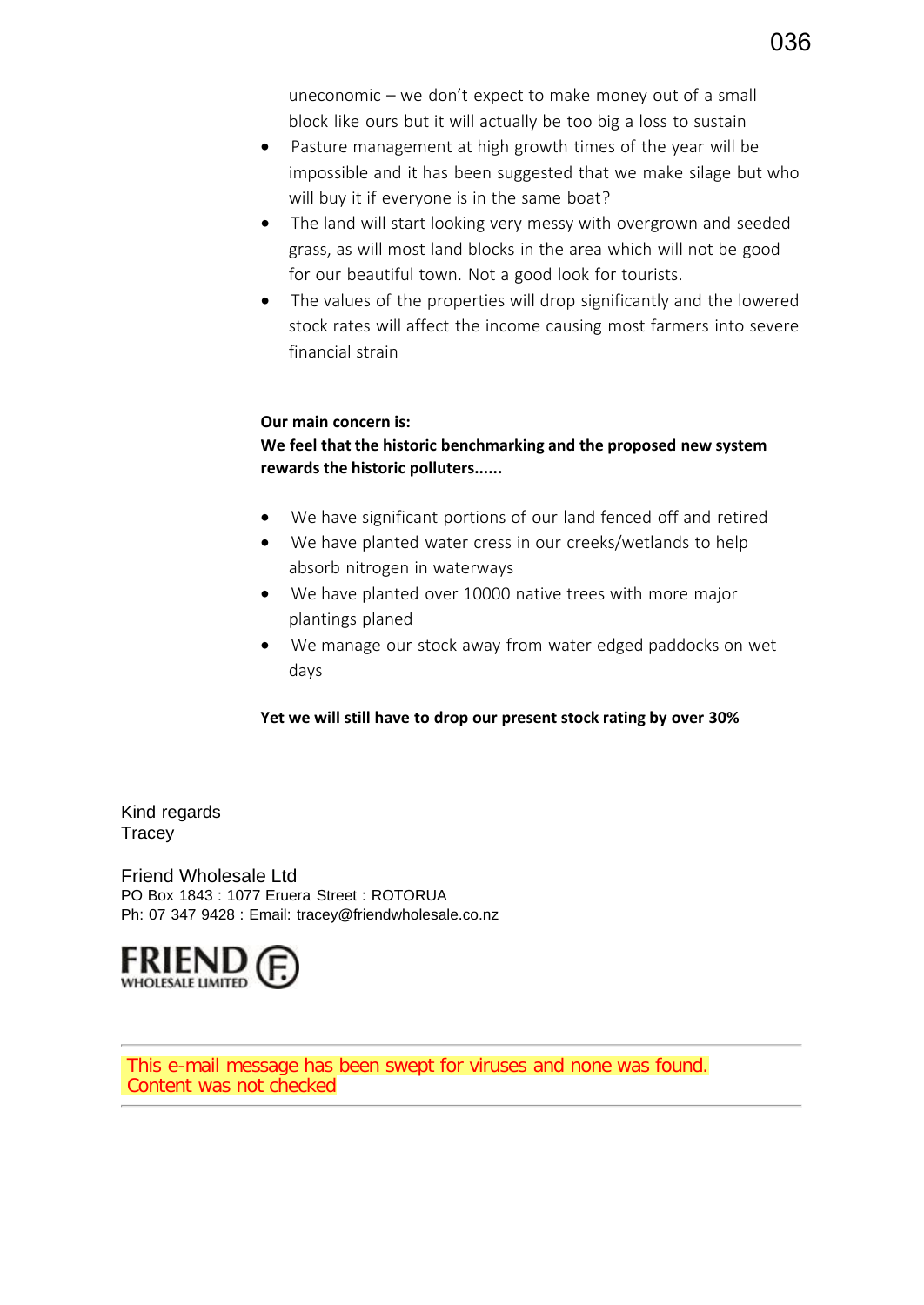### **Lake Rotorua Primary Producers Collective Submission on Proposed Plan Change 10 (Lake Rotorua Nutrient Management) to the BOP Water & Land Plan.**

| To:         | The Chief Executive Officer<br>Bay of Plenty Regional Council<br><b>PO Box 364</b><br>Whakatane 3158                                                                                                                                                                                                                                                                                                                                                                                                                                                                                                                     |
|-------------|--------------------------------------------------------------------------------------------------------------------------------------------------------------------------------------------------------------------------------------------------------------------------------------------------------------------------------------------------------------------------------------------------------------------------------------------------------------------------------------------------------------------------------------------------------------------------------------------------------------------------|
| Date:       | 27 <sup>th</sup> April 2016                                                                                                                                                                                                                                                                                                                                                                                                                                                                                                                                                                                              |
| Reference:  | This is a submission on Proposed Plan Change 10 (Lake Rotorua Nutrient<br>Management) to the BOP Water & Land Plan.                                                                                                                                                                                                                                                                                                                                                                                                                                                                                                      |
|             | Submitted by: Tracey Friend and Myles McNaught<br>Residential: 189 Dansey Road, RD2, Rotorua<br>Postal: PO Box 1834, Rotorua, 3040                                                                                                                                                                                                                                                                                                                                                                                                                                                                                       |
| Contact:    | Tracey Friend 027 4444794, 07 3479428(day)<br>tracey@friendwholesale.co.nz<br>Myles McNaught 021 954285, 07 3572333(night)<br>Myles.m@clear.net.nz                                                                                                                                                                                                                                                                                                                                                                                                                                                                       |
|             | Background: we own approx 28h and farm a further leased 40h so farm approx 68H as one<br>block.<br>Myles is a stock agent for Affco and I (Tracey) have a business manufacturing<br>NZ made Souvenirs, food and Cosmetics for the Spa and Tourism industries. I<br>employ about 10 to 14 people depending on the time of the year and Myles<br>employs one fulltime to help with his Affco business.<br>I have lived here all my life and spent a large portion of it living on Lake<br>Rotorua lake edge                                                                                                                |
| Submission: | We support the ideal of a clean lake and environment<br>We have issues with the impact of the present majorly lowered<br>nitrogen leaching levels being proposed.<br>We support the submission from both Lake Rotorua Primary<br>Producers Collective and the federated Farmers<br>The proposed levels mean that we personally would have to drop our<br>٠<br>production/stock rates to a level that will make our farm uneconomic<br>- we don't expect to make money out of a small block like ours but it<br>will actually be too big a loss to sustain<br>Pasture management at high growth times of the year will be |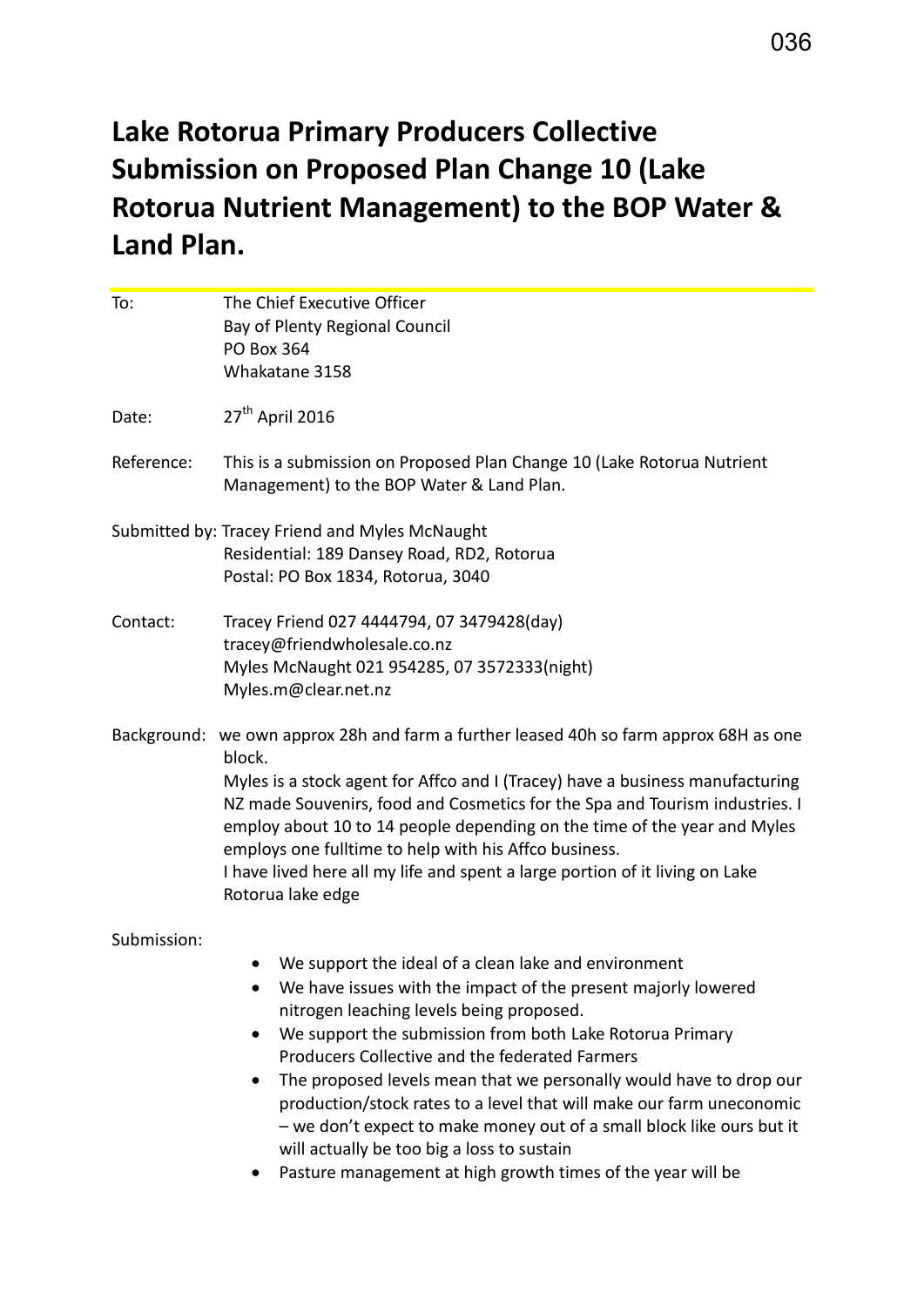impossible and it has been suggested that we make silage but who will buy it if everyone is in the same boat?

- The land will start looking very messy with overgrown and seeded grass, as will most land blocks in the area which will not be good for our beautiful town. Not a good look for tourists.
- The values of the properties will drop significantly and the lowered stock rates will affect the income causing most farmers into severe financial strain

#### **Our main concern is:**

**We feel that the historic benchmarking and the proposed new system rewards the historic polluters......** 

- We have significant portions of our land fenced off and retired
- We have planted water cress in our creeks/wetlands to help absorb nitrogen in waterways
- We have planted over 10000 native trees with more major plantings planed
- We manage our stock away from water edged paddocks on wet days

#### **Yet we will still have to drop our present stock rating by over 30%**

We would really like to see some more science being done before such a huge change is made – I think the economic and social consequences will be much larger than anyone has thought through and I think a more prudent approach would be wise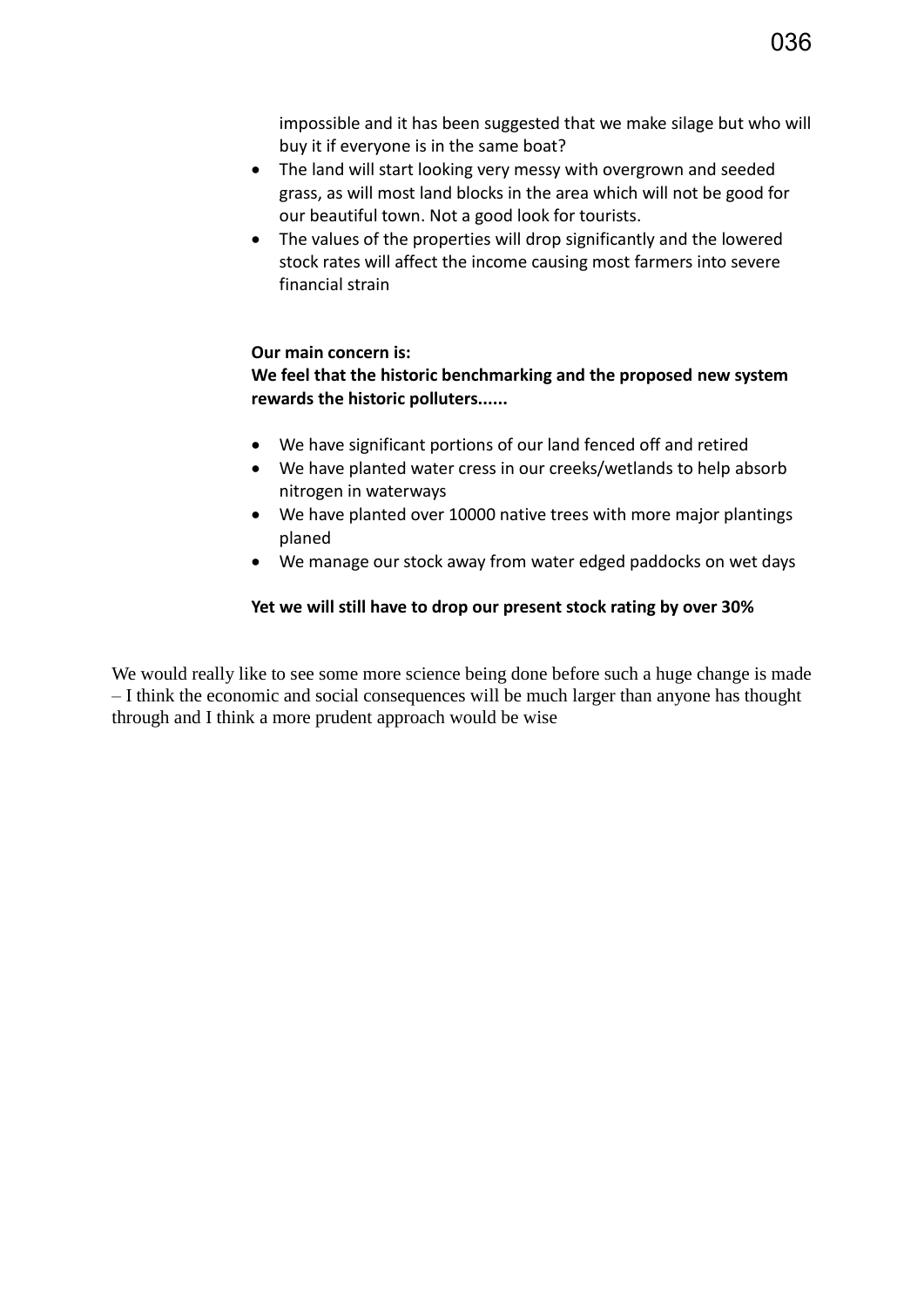| From:    | <b>Tracey at Friend Wholesale</b>                                             |
|----------|-------------------------------------------------------------------------------|
| To:      | rules                                                                         |
| cc:      | <b>Myles McNaught</b>                                                         |
| Subject: | RE: Submission on Proposed Plan Change 10 by Tracey friend and Myles McNAught |
| Date:    | Monday, 2 May 2016 10:33:35 a.m.                                              |

Hi Sue

We do not wish to be heard to support your submission at this time thanks

Kind regards Tracey Friend

Friend Wholesale Ltd PO Box 1843 : 1077 Eruera Street : ROTORUA Ph: 07 347 9428 : Email: tracey@friendwholesale.co.nz



**From:** rules [mailto:rules@boprc.govt.nz] **Sent:** Friday, 29 April 2016 2:50 p.m. **To:** Tracey at Friend Wholesale **Subject:** RE: Submission on Proposed Plan Change 10 by Tracey friend and Myles McNAught

Good afternoon Tracey and Myles. Thank you for your email.

A letter formally acknowledging receipt of your submission is attached. You will see in the letter that we have asked if you could let us know whether or not you wish to be heard to support your submission.

Thanks.

Regards

Sue

**Sue Simpson** | Planning Coordinator | Bay of Plenty Regional Council | Tauranga, New Zealand | Ph: 0800 884 881 Ext. 8318 | Web: [www.boprc.govt.nz](http://www.boprc.govt.nz/) *Please consider the environment before printing this email*

**From:** Tracey at Friend Wholesale [mailto:Tracey@friendwholesale.co.nz] **Sent:** Wednesday, 27 April 2016 2:51 p.m. **To:** rules **Cc:** Myles McNaught; Tracey at Friend Wholesale **Subject:** Submission on Proposed Plan Change 10 by Tracey friend and Myles McNAught

### **Submission on Proposed Plan Change 10 (Lake**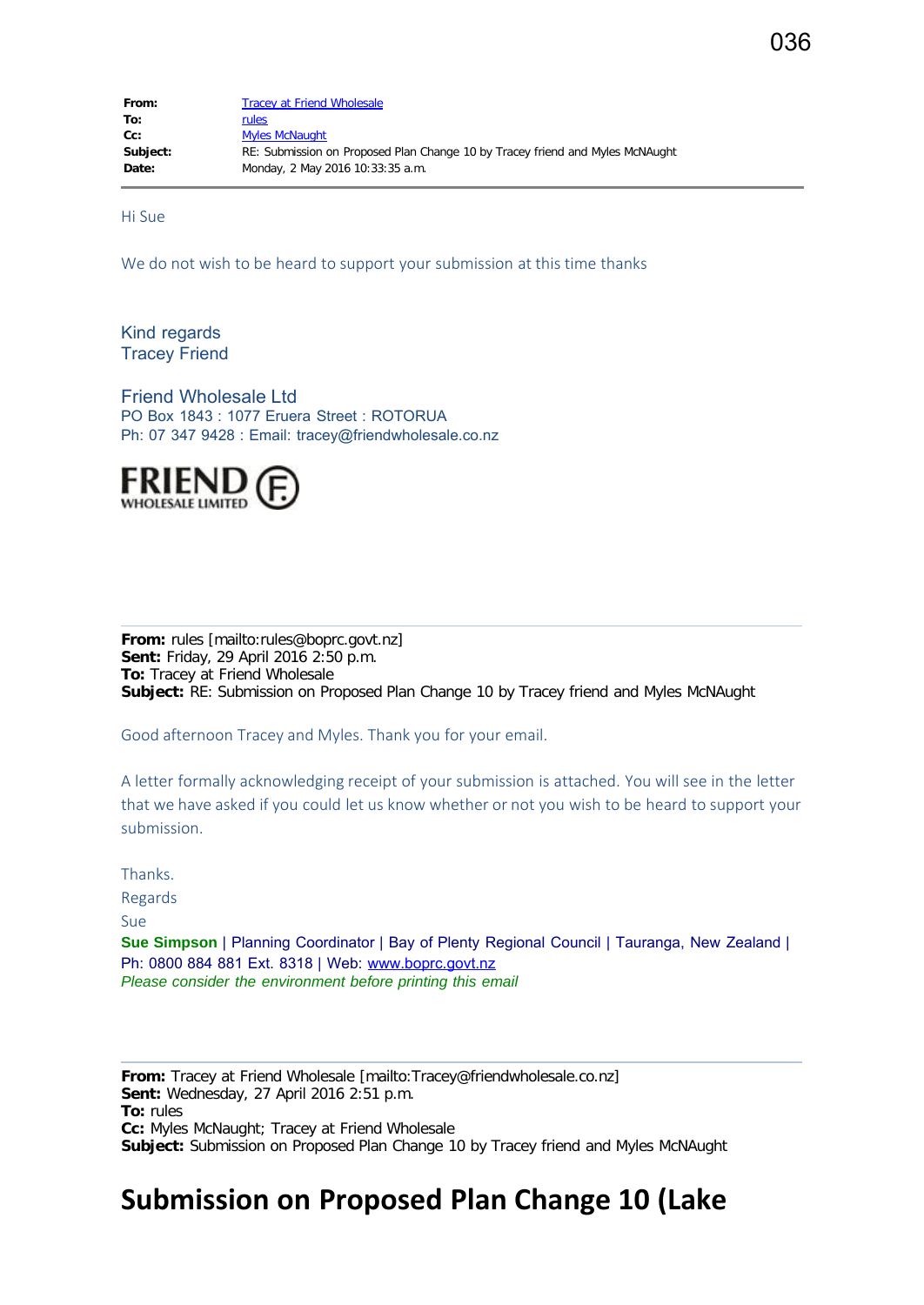# **Rotorua Nutrient Management) to the BOP Water & Land Plan.**

| To:                               | The Chief Executive Officer                                                                                                                                                                                                                                                                       |
|-----------------------------------|---------------------------------------------------------------------------------------------------------------------------------------------------------------------------------------------------------------------------------------------------------------------------------------------------|
| Date: 27 <sup>th</sup> April 2016 |                                                                                                                                                                                                                                                                                                   |
|                                   | Bay of Plenty Regional Council                                                                                                                                                                                                                                                                    |
|                                   | PO Box 364                                                                                                                                                                                                                                                                                        |
|                                   | Whakatane 3158                                                                                                                                                                                                                                                                                    |
| Reference:                        | This is a submission on Proposed Plan Change 10 (Lake Rotorua Nutrient                                                                                                                                                                                                                            |
|                                   | Management) to the BOP Water & Land Plan.                                                                                                                                                                                                                                                         |
|                                   | Submitted by: Tracey Friend and Myles McNaught                                                                                                                                                                                                                                                    |
|                                   | Residential: 189 Dansey Road, RD2, Rotorua                                                                                                                                                                                                                                                        |
|                                   | Postal: PO Box 1834, Rotorua, 3040                                                                                                                                                                                                                                                                |
| Contact:                          | Tracey Friend 027 4444794, 07 3479428(day)                                                                                                                                                                                                                                                        |
|                                   | tracey@friendwholesale.co.nz                                                                                                                                                                                                                                                                      |
|                                   | Myles McNaught 021 954285, 07 3572333(night)                                                                                                                                                                                                                                                      |
|                                   | Myles.m@clear.net.nz                                                                                                                                                                                                                                                                              |
|                                   | Background: we own approx 28h and farm a further leased 40h so farm approx 68H as one<br>block.                                                                                                                                                                                                   |
|                                   | Myles is a stock agent for Affco and I (Tracey) have a business manufacturing NZ<br>made Souvenirs, food and Cosmetics for the Spa and Tourism industries. I<br>employ about 10 to 14 people depending on the time of the year and Myles<br>employs one fulltime to help with his Affco business. |
|                                   | I have lived here all my life and spent a large portion of it living on Lake Rotorua<br>lake edge                                                                                                                                                                                                 |
| Submission:                       |                                                                                                                                                                                                                                                                                                   |
|                                   | We support the ideal of a clean lake and environment                                                                                                                                                                                                                                              |
|                                   | We have issues with the impact of the present majorly lowered<br>nitrogen leaching levels being proposed.                                                                                                                                                                                         |
|                                   | We support the submission from both Lake Rotorua Primary<br>$\bullet$<br>Producers Collective and the federated Farmers                                                                                                                                                                           |
|                                   | The proposed levels mean that we personally would have to drop                                                                                                                                                                                                                                    |
|                                   | our production/stock rates to a level that will make our farm                                                                                                                                                                                                                                     |
|                                   | uneconomic - we don't expect to make money out of a small                                                                                                                                                                                                                                         |
|                                   | block like ours but it will actually be too big a loss to sustain                                                                                                                                                                                                                                 |
|                                   | Pasture management at high growth times of the year will be<br>٠                                                                                                                                                                                                                                  |
|                                   | impossible and it has been suggested that we make silage but who<br>will buy it if everyone is in the same boat?                                                                                                                                                                                  |
|                                   | The land will start looking very messy with overgrown and seeded                                                                                                                                                                                                                                  |
|                                   | grass, as will most land blocks in the area which will not be good                                                                                                                                                                                                                                |